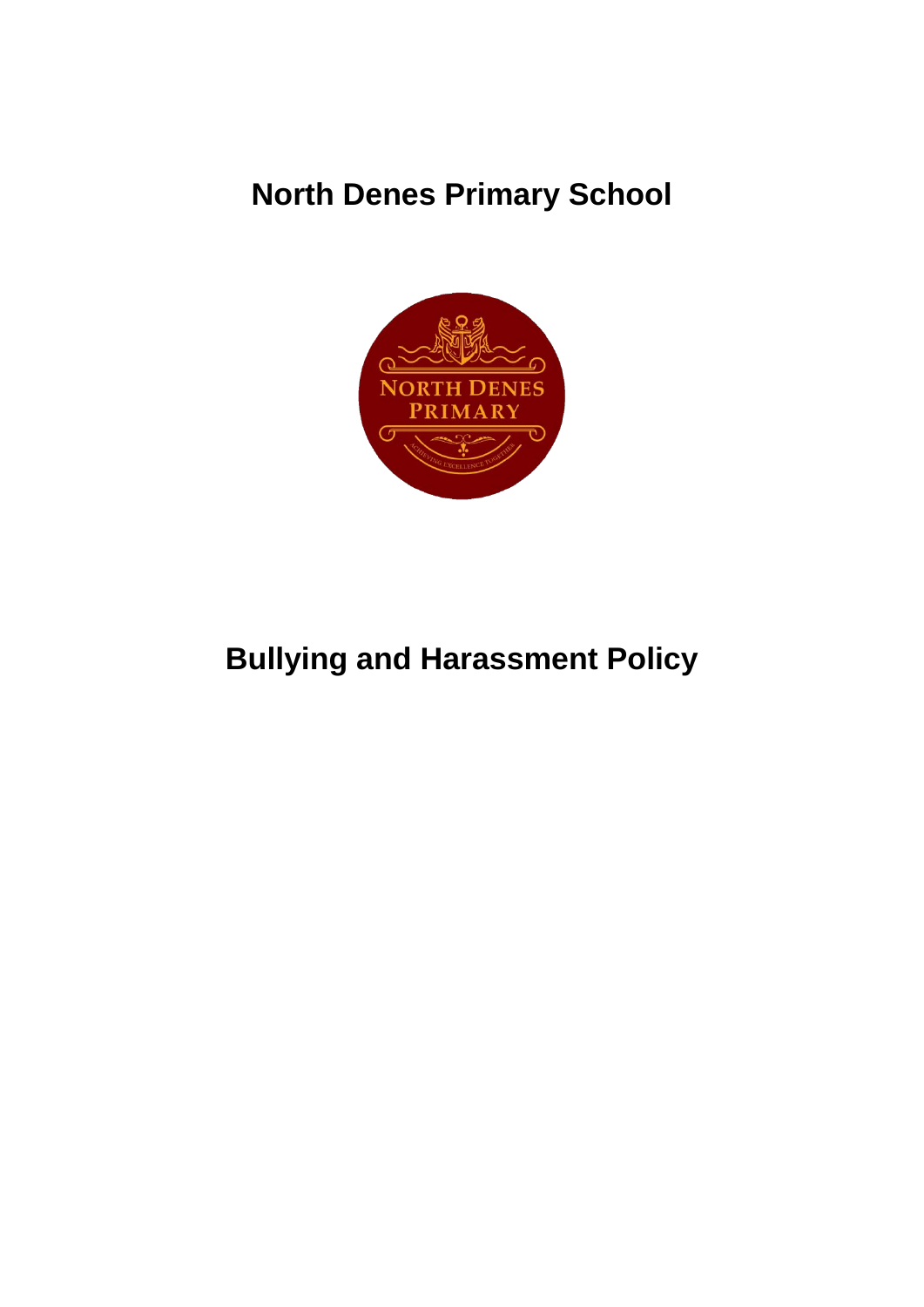

# **Bullying and harassment**

#### **Contents**

#### **(Click on the headings below to jump to the relevant section)**

| 1.  |  |  |
|-----|--|--|
| 2.  |  |  |
| 3.  |  |  |
| 4.  |  |  |
| 5.  |  |  |
| 6.  |  |  |
| 7.  |  |  |
| 7.1 |  |  |
| 7.2 |  |  |
| 7.3 |  |  |
| 7.4 |  |  |
| 7.5 |  |  |
| 7.6 |  |  |
| 7.7 |  |  |
| 8.  |  |  |
| 9.  |  |  |
| 10. |  |  |
|     |  |  |
|     |  |  |

#### **\*\*\*NB. This policy has replaced the Dignity at Work policy\*\*\***

#### <span id="page-1-0"></span>**1. Introduction**

The Governing Board recognises that all employees have the right to work in an environment that is free from bullying and harassment. This policy aims to reinforce the school's commitment to equality and diversity and to promote positive, professional and courteous working relationships. The working environment should be safe and non-threatening, where the dignity of all is respected. This policy outlines what bullying and harassment is and the responsibilities of school leaders and employees. Any procedural action relating to bullying and harassment should be dealt with under the school's grievance or disciplinary procedures or where a separate, specific procedure is required this policy will make that clear.

The school will not tolerate harassment or bullying. Following investigation, any breaches by employees will be treated as disciplinary offences and the school's disciplinary procedure will be followed. Employees, who feel they are being harassed or subjected to other inappropriate behaviour by work colleagues, have a right to raise concerns via the Grievance procedure and/or make a complaint and to be protected against victimisation for making or being involved in a complaint. Information on ways of dealing with complaints from members of the public is available at Appendix A.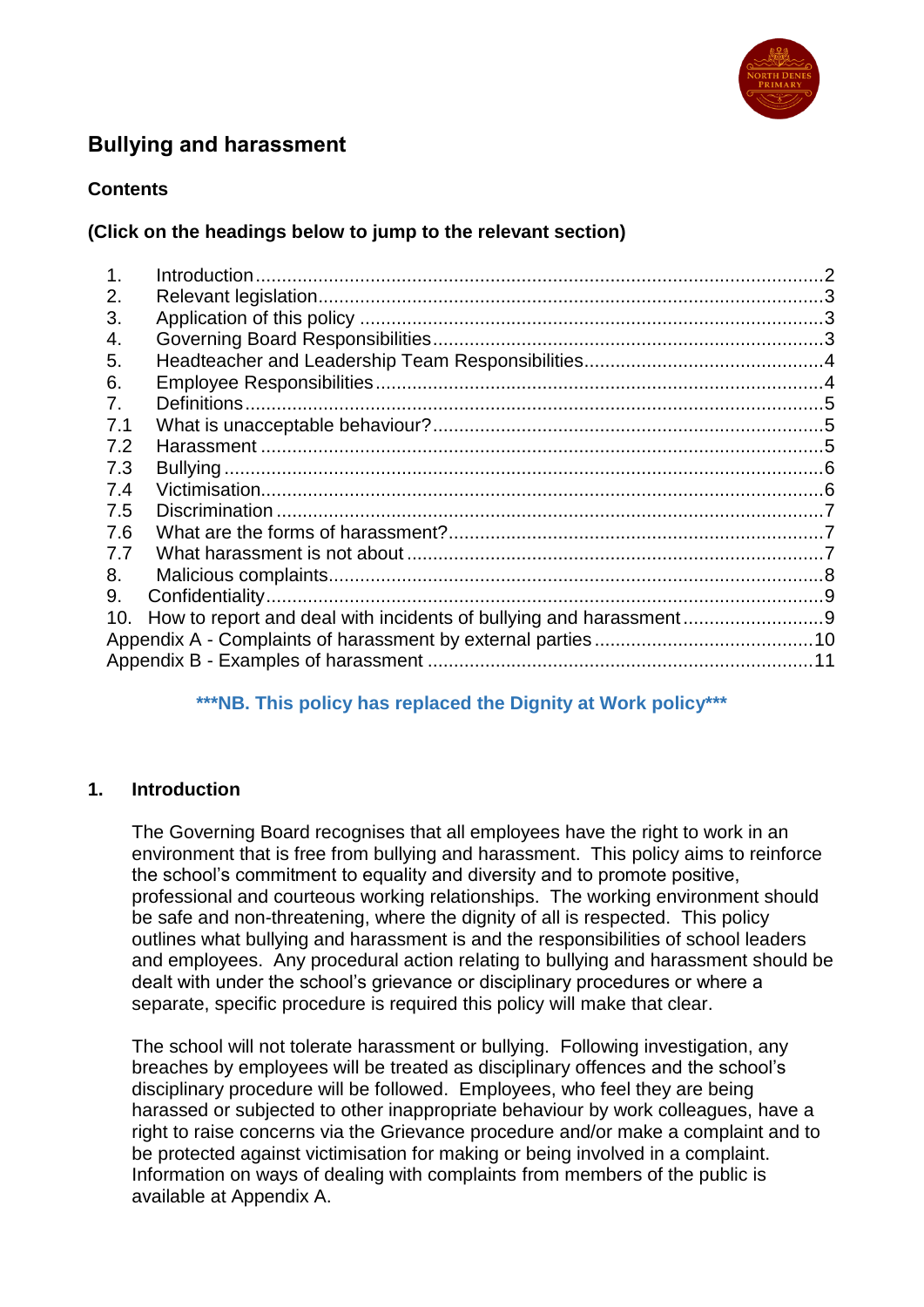

With the school making the commitment outlined in this policy to address employee concerns, it is important to state that there is also a clear expectation that those employees who choose to raise concerns through the Grievance policy and procedure do so with an intention to resolve the issues and bring about a harmonious working environment. All employees are expected to adhere to this policy in line with the school's obligations under equality legislation. The school will ensure that all reasonable adjustments or supportive measures are considered to allow equality of access and opportunity regardless of age, gender, ethnicity, sexual orientation, disability, religion or belief, gender reassignment, pregnancy and maternity or marital status.

All concerns or complaints will be treated seriously but this may not mean going directly to a formal procedure. Except in extreme cases, informal methods of dealing with unacceptable behaviour are often the most successful. To cool emotions and defuse the situation, an immediate apology is invaluable and may avoid the need to take the matter further. Please see the school's grievance procedure for informal resolution methods. Where informal action fails to resolve a situation, employees can raise a formal grievance in accordance with the school's grievance procedure.

# <span id="page-2-0"></span>**2. Relevant legislation**

- Equality Act 2010 protection against discrimination, harassment or victimisation for protected groups.
- Protection from Harassment Act 1997 makes it unlawful to pursue a course of conduct amounting to harassment, where the conduct causes alarm or distress to the victim.
- $\bullet$  Health and Safety at Work Act 1974 employers duty of care to provide a safe place for its employees to work.

# <span id="page-2-1"></span>**3. Application of this policy**

This policy applies to the conduct of school employees in the context of their work, or which otherwise affects the working, learning or social environment of the school. This can include the way in which employees behave towards each other outside school premises on school-related social occasions. It can also cover conduct towards people who are not members of the school (such as contractors and other members of the public).

The school will bring this policy to the attention of contractors through its procurement processes.

If there are concerns about an employee's conduct online the school's Internet, Social Networking and email use model policy will be followed.

#### <span id="page-2-2"></span>**4. Governing Board Responsibilities**

The Governing board will: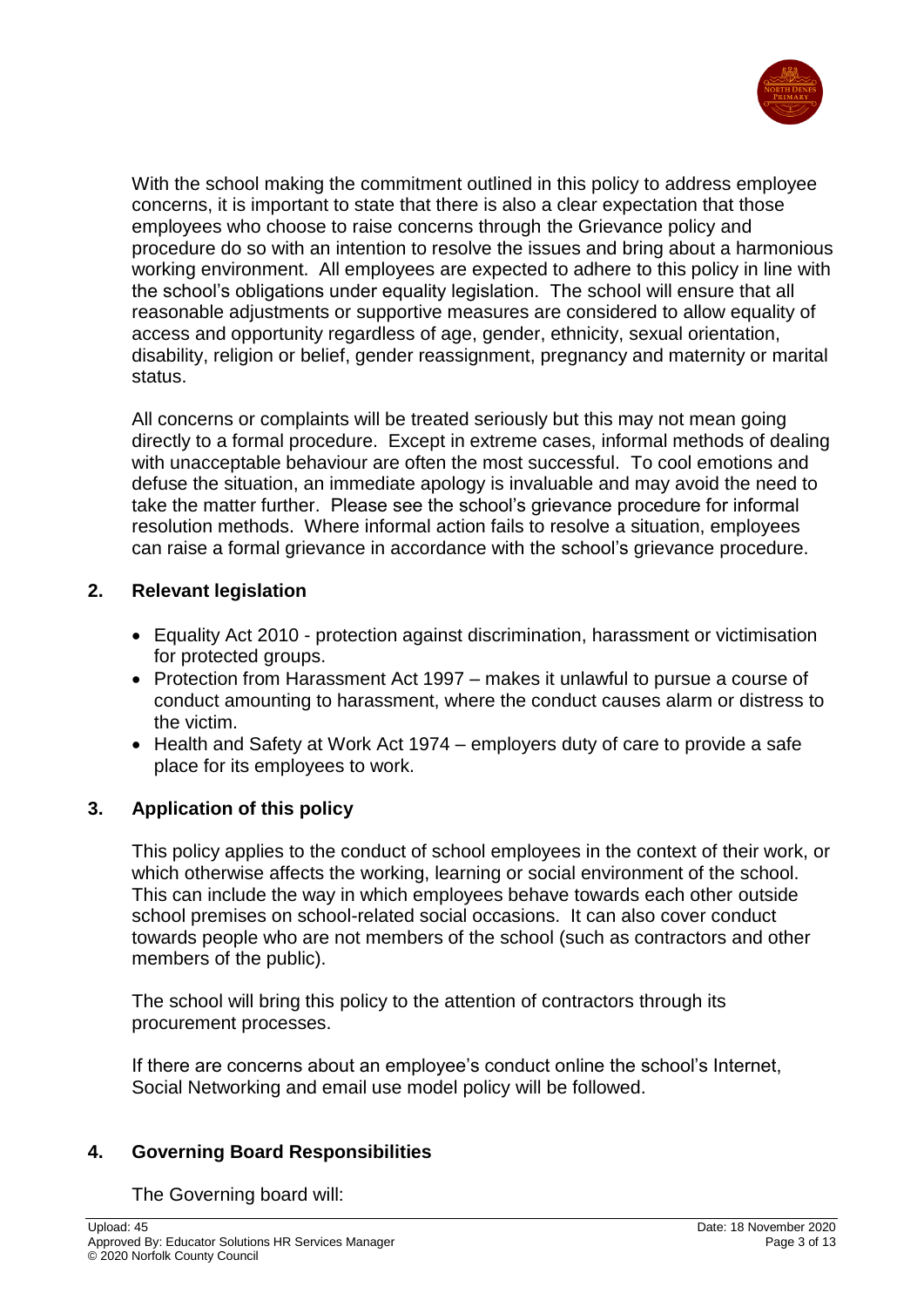

- be alert to potential problems and act promptly without waiting for a complaint to be made to the extent that this is possible (by challenging unacceptable behaviour which is directly observed and promoting an inclusive culture)
- deal, through the Chair of Governors or other nominated governor, with any complaints raised against the Headteacher under this policy and procedure. Strategy consideration - Schools can take advice from the HR Business Partner (Schools) as required.
- take any complaint, being dealt with, seriously with sensitivity to the feelings and perceptions of those involved, being fair, maintaining confidentiality, safeguarding against victimisation and ensuring support is available
- ensure this policy is reviewed at least every three years.

#### <span id="page-3-0"></span>**5. Headteacher and Leadership Team Responsibilities**

Ultimate responsibility for this policy rests with the governing board, however they will require the Headteacher to ensure that the policy is brought to the attention of all employees.

The Headteacher and Leadership team will:

- set an example and promote a working environment where harassment, bullying and victimisation is viewed as unacceptable and employees feel free to challenge unacceptable behaviour
- ensure all employees are aware of the standards of behaviour and conduct expected of them at work and that it is covered in discussions during induction, at appraisal and supervision meetings and provide appropriate awareness and training on key issues
- treat informal and formal complaints seriously, with sensitivity to the feelings and perceptions of all those involved
- deal with any issues raised fairly and confidentially
- take steps to ensure that employees who bring complaints, or support others to do so, are not treated less favourably than others because of this
- ensure all employees are aware of the support networks available to them
- make reports to the governing board as appropriate
- take immediate action if bullying and/or harassment is suspected or identified
- be familiar with this policy and the school's grievance and discipline policies and procedures
- be aware of the possibility of intentionally malicious or frivolous complaints
- be aware that it is not only your perception of what behaviour is acceptable which defines harassment. The recipient's view of the behaviour is important and if the recipient feels that they have been harassed the complaint must be taken seriously and actioned.

#### <span id="page-3-1"></span>**6. Employee Responsibilities**

All employees must: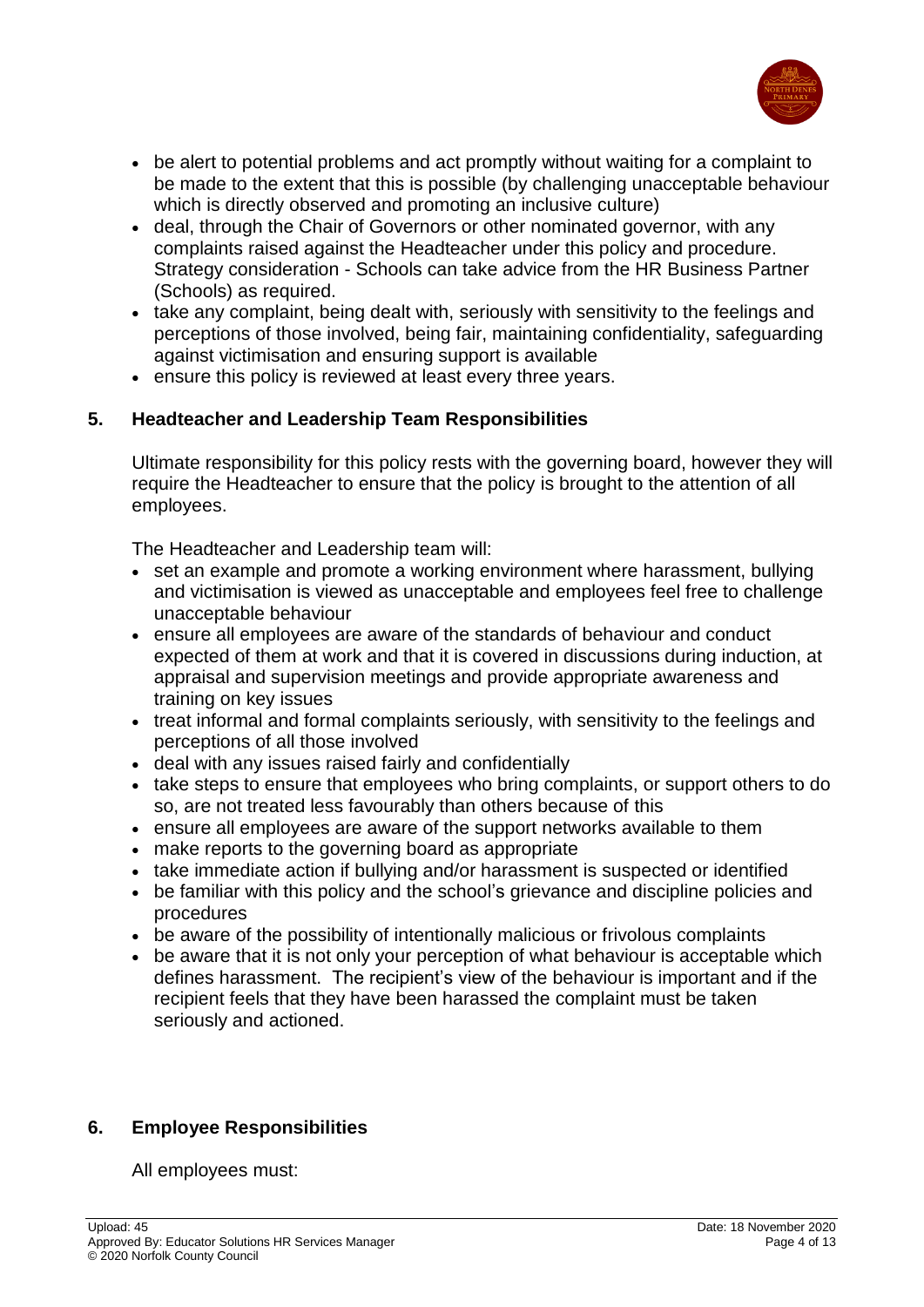

- report any incidents of bullying or harassment to the headteacher or a member of the management team. Where such behaviour is witnessed, this can be raised in accordance with the *Whistleblowing Policy*.
- behave in accordance with this policy
- take seriously requests to cease or amend behaviour and respond courteously to them
- not participate in, encourage or condone the harassment, bullying or victimisation of others
- promote an inclusive culture in which colleagues or peers are not subjected to harassment, bullying or victimisation by challenging these forms of behaviour or reporting situations in which they occur to the manager of the person involved

# <span id="page-4-0"></span>**7. Definitions**

# <span id="page-4-1"></span>**7.1 What is unacceptable behaviour?**

Harassment, bullying, victimisation and other behaviours affecting the dignity of an individual at work are unacceptable. The term harassment is used in this document to include all forms of unacceptable behaviour. Some behaviour or actions may be acceptable to one individual but unacceptable to another. It is the deed and the impact on the recipient that is the deciding factor. This includes behaviour that creates an offensive environment in which to work.

#### <span id="page-4-2"></span>**7.2 Harassment**

Harassment is any unwanted conduct affecting the dignity of men and women in the workplace. It may be related to one or more protected characteristic(s) of an individual as defined in The Equality Act 2010 such as age, gender, race, disability, religion, belief, nationality or sexuality. There must be a connection between the unwanted conduct and the protected characteristic, and the conduct need not be directed at the complainant. The conduct may be directed at another person or at no one in particular. It may also be related to the membership or non-membership of a trade union. The key is that the unwanted actions or comments have the purpose or effect of violating the recipient's dignity or creating an intimidating, hostile, degrading, humiliating or offensive environment for them. For example, an offensive comment regarding a specific racial group may constitute harassment even if the complainant did not belong to racial group referred to. The important factor would be that the comments created an intimidating, hostile, degrading, humiliating or offensive environment.

#### **7.2.1Sexual harassment**

Sexual harassment has the same definition as any other forms of harassment, but the harassment is of a sexual nature. It is important to note that an employee can experience unwanted conduct from someone of the same or a different sex.

Sexual harassment claims may go back over some time for two reasons; either because when it is finally reported it is the last straw (the individual may have been subject to a number of incidents that finally culminate in the individual not being able to stand it anymore) or individuals may also delay their reporting of the incident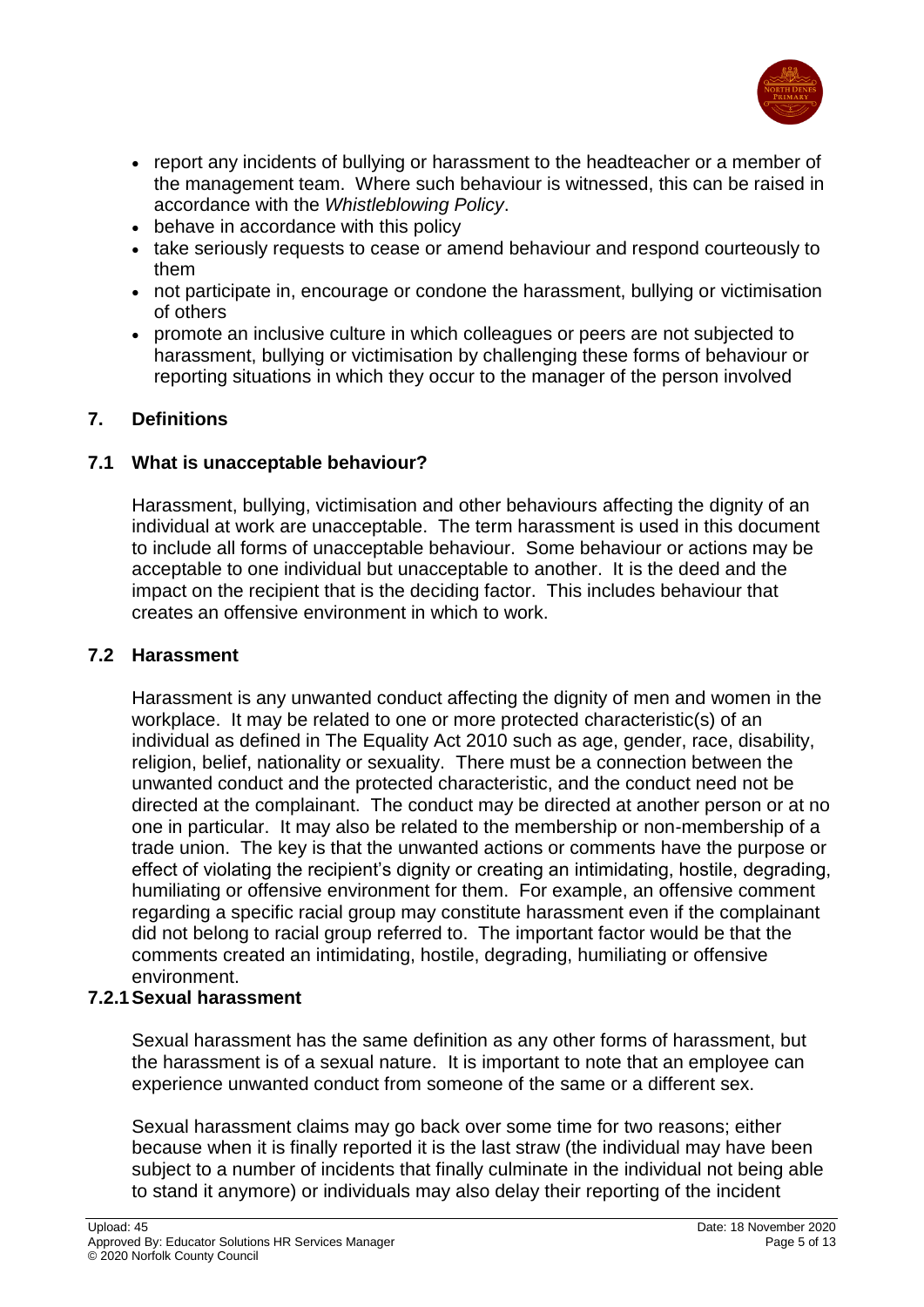

because they fear they will be bullied, not believed, feel too distressed or have their reputation at work damaged. All reports should be dealt with, with the upmost sensitivity and confidentiality as experiencing sexual harassment is highly distressing for the individual. All employees must feel they can report the incident and it will be taken seriously immediately.

Sexual interaction that is invited, mutual or consensual is does not constitute sexual harassment as it is not unwanted. However, it is important to note that sexual conduct that has been consented to in the past can become unwanted. For example, where employees have previously had sexual relations outside of work and one of the employees proceeds to make unwanted sexual contact within the workplace.

The use of the word 'banter' should be avoided as it seeks to legitimise behaviour that may be offending an individual(s) and could be classed as harassment.

It is very important that the complainant should be taken seriously, regardless of whether or not there are any witnesses. It is the job of the investigator (as part of the process outlined in the school's Grievance procedure) to present the facts of the case, incorporating information from all involved. Questions will need to be asked of the complainant to establish the facts. These questions should be asked sensitively, in a private place and plenty of time should be allowed. The situation must be as stress-free as possible so that the complainant does not feel like they are being cross-examined. It is not only important to take steps such as investigation and disciplinary action. It is also important to review processes and procedures regularly after each reported incident to highlight that preventative steps are being taken towards managing any future complaints.

Strategy consideration - Schools may also find it useful to continuously assess their approach to proactively tackling harassment. There is a *Model Harassment Questionnaire G308a* available on InfoSpace, which schools may wish to use to assist in determining the extent to which unreported harassment is prevalent in their workplaces. Schools are welcome to upload the questions into a survey format to make it easier to collate answers.

ACAS also provide advice and guidance on sexual harassment in the workplace. [Read the ACAS guidance on acas.org.uk.](http://www.acas.org.uk/index.aspx?articleid=6078&utm_medium=email&utm_campaign=NTL%20December%202017%20v2&utm_content=NTL%20December%202017%20v2+Version+A+CID_cdfd623ed92131e4939fcfd0a6beb361&utm_sour#Handling a complaint of sexual harassment)

# <span id="page-5-0"></span>**7.3 Bullying**

Bullying is offensive, intimidating, malicious or insulting behaviour, an abuse or misuse of power through means intended to undermine, humiliate, denigrate or injure the recipient.

#### <span id="page-5-1"></span>**7.4 Victimisation**

Victimisation is treating a person less favourably because they were (or may have been) a party to a particular action.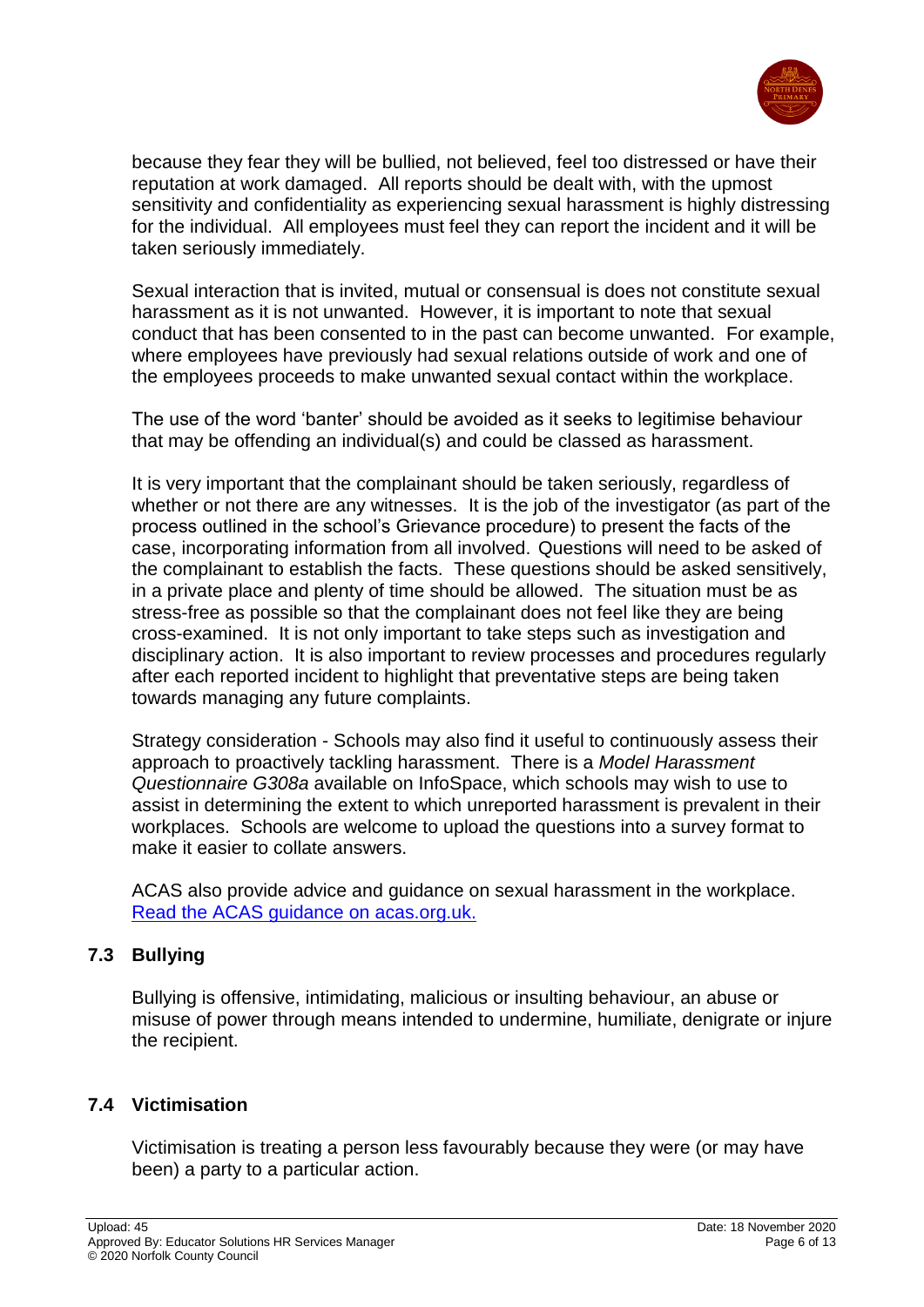

# <span id="page-6-0"></span>**7.5 Discrimination**

Discrimination can be direct or indirect:

- direct discrimination is where a person is treated less favourably because of a 'protected characteristic'.
- indirect discrimination is an apparently neutral provision, criterion or practice which disadvantages a large proportion of the members of a particular group or community.
- associative discrimination is when employees are also able to claim harassment due to 'associative discrimination' - direct discrimination against someone because they associate with another person who possesses a protected characteristic.
- perceptive discrimination is when an employee is discriminated against because someone thinks the employee has a protected characteristic, even though they do not.

#### <span id="page-6-1"></span>**7.6 What are the forms of harassment?**

Harassment may be directed at, and can be carried out by, an individual or a group.

Harassment can be unwanted conduct ranging from a series of two or more incidents or ongoing conduct. It can be physical or non-physical, deliberate or unintentional. Employees can also complain of harassment even if it is not directed at them, if they can demonstrate that the behaviour creates an offensive environment for them in which to work. Harassment can be experienced online as well as in a physical environment. This is known as Cyberbullying. Please refer to the Schools **[Cyberbullying policy for further information].** Strategy consideration – a model Cyberbullying policy P319a is available on HR InfoSpace.

Harassment may be unlawful as well as being damaging to individuals and to the school. It causes tension, conflict and de-motivation. This is disruptive and costly in terms of time, the physical and emotional wellbeing of staff, money, public reputation and online reputation.

Where the incident is deemed to meet the schools Violence at Work policy an incident reporting form should be completed on the schools' incident reporting system. Strategy consideration - There is a Violence at Work policy on HR InfoSpace. Academy customers will need to have purchased a NCC Health, Safety and Wellbeing advice subscription to access this.

Employees who feel they have been a victim of a hate crime or hate incident in the workplace consider calling the police - 999 in an emergency or 101 in a nonemergency situation. Reports can also be made online to the police. **[Depending on the county the school is in the school can choose to add a weblink here, to their county's constabulary online reporting website page.]**

More examples of what might constitute harassment are listed at Appendix B.

#### <span id="page-6-2"></span>**7.7 What harassment is not about**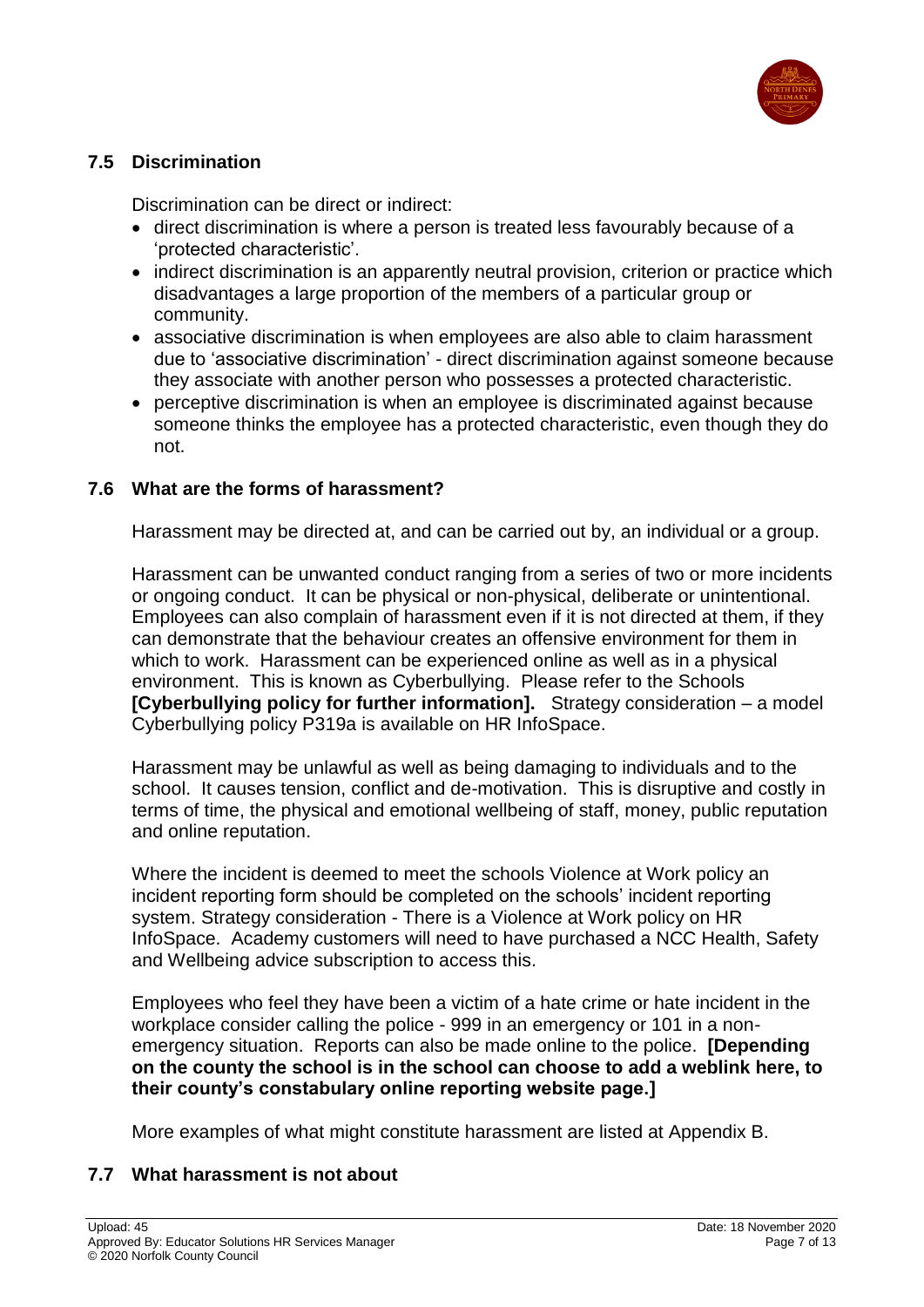

Headteachers are required to manage employee performance. This includes giving reasonable instructions (e.g. instructions necessary for the performance of the employee's role), undertaking performance reviews, informal reprimands and fairly instigating capability or disciplinary procedures. It is most unlikely that reasonable action taken by Headteachers, in light of the circumstances, will constitute harassment, even if the management action is unwelcome.

All school procedures will be conducted in such a manner as to respect people's dianity.

#### <span id="page-7-0"></span>**8. Malicious complaints**

Whilst the school is determined in its zero tolerance approach to harassment and bullying, a responsible attitude is expected of employees.

It should be recognised that allegations of harassment are sometimes falsely made and, in all cases, the rights of alleged perpetrators need to be recognised.

Malicious or unfounded complaints of harassment can also have a devastating effect on the health, confidence, morale, and motivation of those falsely accused. It would not serve the interests of the school for any policy or procedure to be abused and for victims of malicious or unfounded allegations to have no redress. Complaints of harassment by employees, which are found to be intentionally frivolous, spiteful, or unreasonable following investigation, will themselves be treated as misconduct in accordance with the disciplinary procedure. Accused workers should be offered support and sensitivity.

Please note that employees will not be subjected to disciplinary action or to any other detriment simply because their complaint is not upheld. Such action will only be taken if it is found that the allegation is false and made in bad faith.

Appendix A deals with how to treat complaints of harassment by external parties.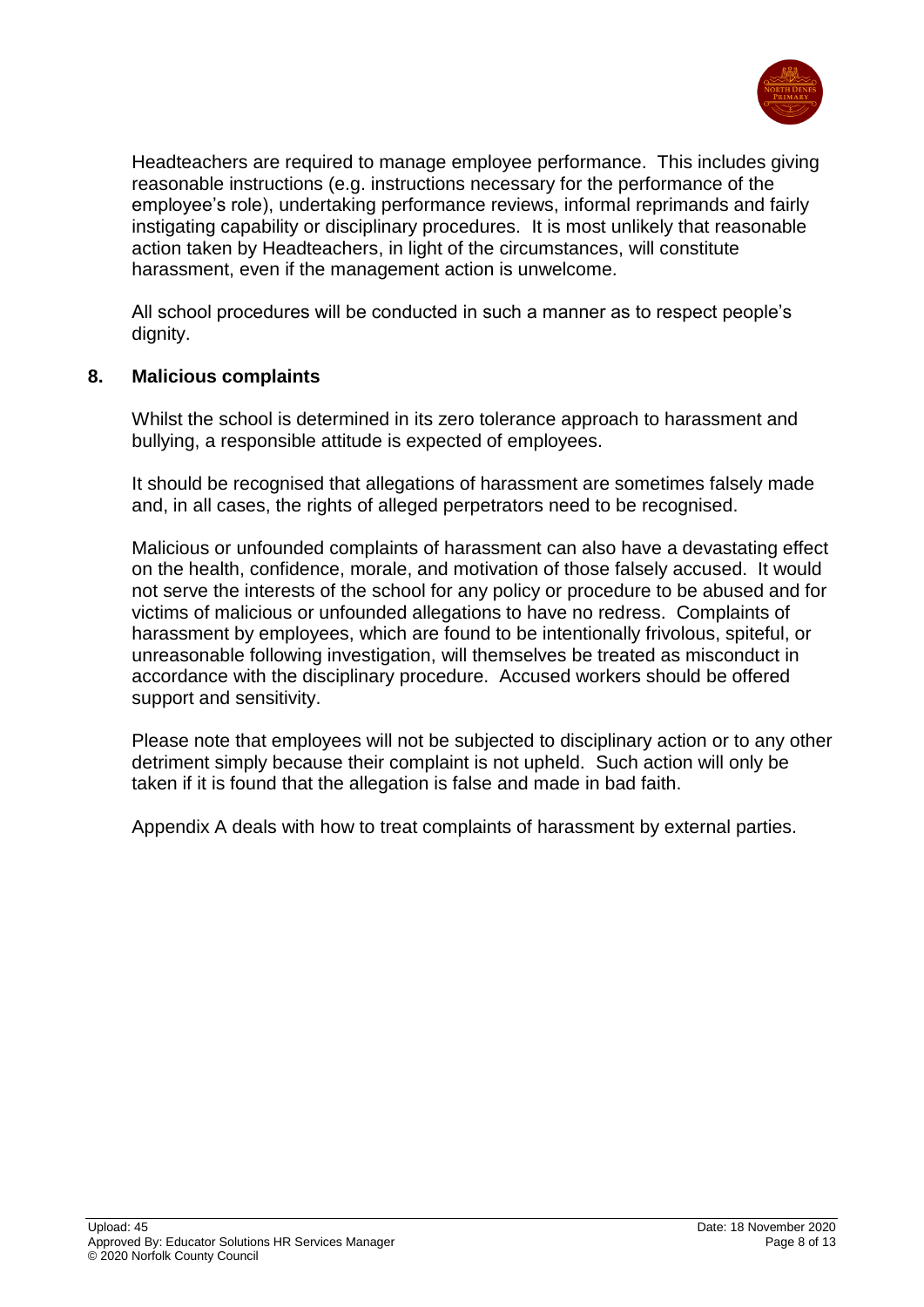

# <span id="page-8-0"></span>**9. Confidentiality**

Confidentiality will be maintained during and after the grievance procedure. Records must be kept no longer than necessary and in compliance with the Data Protection Act 2018. Please refer to the school's grievance procedure for more information.

#### <span id="page-8-1"></span>**10. How to report and deal with incidents of bullying and harassment**

Employees are encouraged to report all incidents of bullying and harassment. Claims of bullying and harassment should be reported and dealt with using the school's grievance procedure. If the grievance is against another employee and is upheld, it may be appropriate for a disciplinary investigation to be undertaken. In these cases the school's disciplinary procedure should be followed.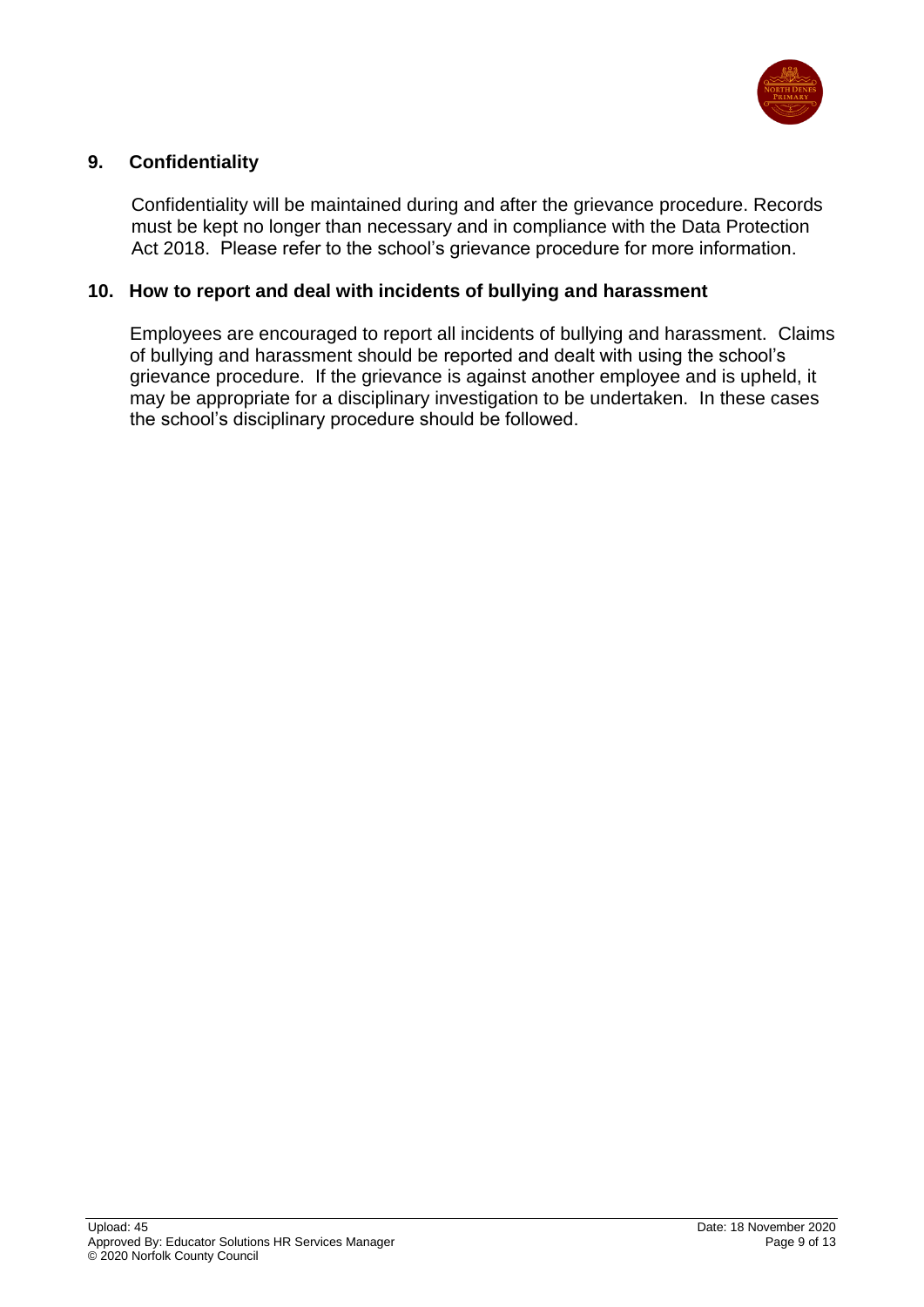

# <span id="page-9-0"></span>**Appendix A - Complaints of harassment by external parties**

Employees may occasionally be subject to harassment from members of the public. A member of the public is defined as anyone not acting in the capacity of an employee of the school

The steps that may need to be taken are:

- If the employee feels able to tell the member of the public that their behaviour is unacceptable and unwelcome, without inflaming the situation they could do so. This is only advisable where the employee is sure this is the right response. In situations where they are not sure, the best course of action is to try to bring the incident to a close by politely ending the discussion and referring the matter to the Headteacher.
- It would be natural for employees to try to defend themselves aggressively in such situations, but this course of action is often likely to make the situation worse, rather than better. Employees should try to remain calm and clear-headed whilst they remain with the member of the public.
- The employee should make a record of the details of the incident, and any others of which they are aware involving the same aggressor.
- After the incident, employees must report the matter to the Headteacher. No action can be taken until the matter is reported, and if incidents go un-reported they are more likely to be repeated.
- The Headteacher and the employee should agree on the course of action to be taken. This will usually mean informing the member of the public that their behaviour, in harassing a school employee, was unacceptable and try to re-build the relationship.
- Reaching a solution in meetings with the member of the public may be very difficult. In some situations, it may be advisable to use a trained mediator.

In the situation where a parent or carer has harassed a teacher, further action would normally take the form of a letter from the Headteacher to the aggressor. The letter would underline the fact that it is not acceptable behaviour to harass a school employee, and if the parent or carer wishes to discuss the matter further arrangements for this can be made. The subsequent meeting should take place in the presence of the Headteacher and a School Governor*.*

Where there are repeated cases of harassment by the same aggressor the Headteacher should undertake a risk assessment.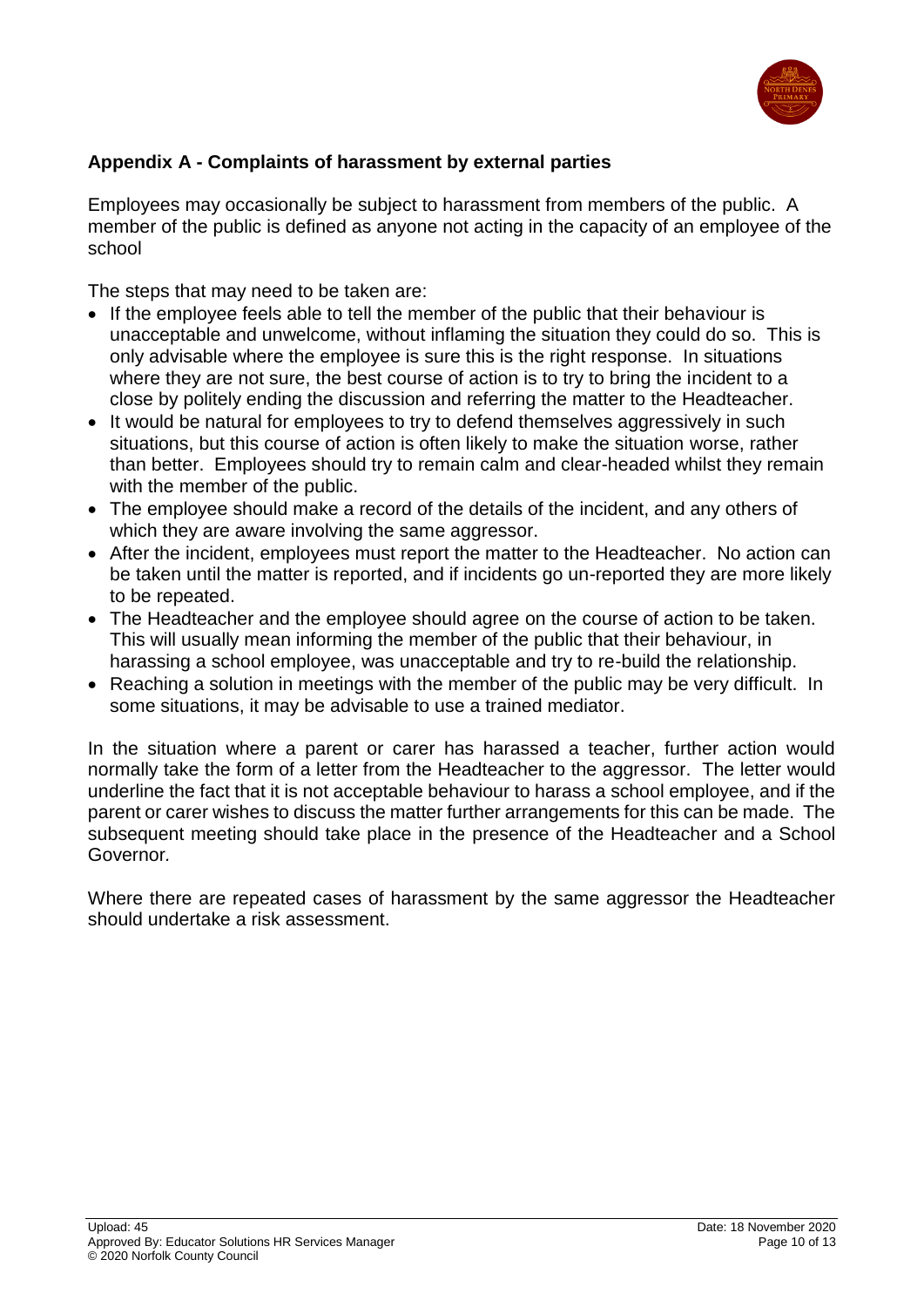

# <span id="page-10-0"></span>**Appendix B - Examples of harassment**

Information in this appendix relates to harassment given verbally or physically, written or online e.g. social media. Please note that this list is not exhaustive:

- Unwanted physical contact
- Physical attacks or threats
- Any unwanted conduct of a sexual nature
- Intrusive remarks about a person's appearance
- Deliberately promoting negative attitudes about others
- Telling offensive jokes, using offensive language, malicious gossip
- Verbal abuse or using offensive names
- Displaying offensive posters, graffiti, emblems
- Isolation, non co-operation, exclusion from social activities
- Constantly undermining an individual's efforts without explaining how to improve
- Communicating in an intimidating and unreasonable manner (whether verbally, in writing, via email or another way)
- Causing embarrassment in front of others
- Constant criticism relating to historical events
- Persecution and intimidation through threats or inspiration of fear
- Not listening to another's point of view on a regular basis
- Victimisation or retaliation
- Removal of responsibilities, allocating menial tasks
- Deliberately impeding performance of work
- Constantly and unreasonably changing targets or deadlines (moving the goalposts)
- Over-monitoring of an employee with or without his or her knowledge
- Unreasonable refusal of applications for leave, training or promotion
- Making threats about job security without foundation
- Obvious close down or whispering when a colleague comes in

Examples of harassment on the grounds of disability:

Derogatory remarks, mimicking, invasive personal questions, staring, ostracising or patronising which is directed at any disabled individual, or group of disabled people, which results in the individual(s) feeling threatened or compromised. Stereotyping or making assumptions about individual's ability because of their disability. Holding events at nonaccessible venues

Examples of harassment on the basis of age:

Ridiculing or demanding behaviour focused towards people because of their age, regarding them as "too old" or "too young"; or making assumptions about lifestyle based on perceived age.

Examples of harassment on the basis of sexuality:

- Behaviour that condemns or ridicules people because of their perceived or actual sexuality.
- Derogatory remarks, jokes, graffiti that results in the individual feeling uncomfortable, excluded or threatened.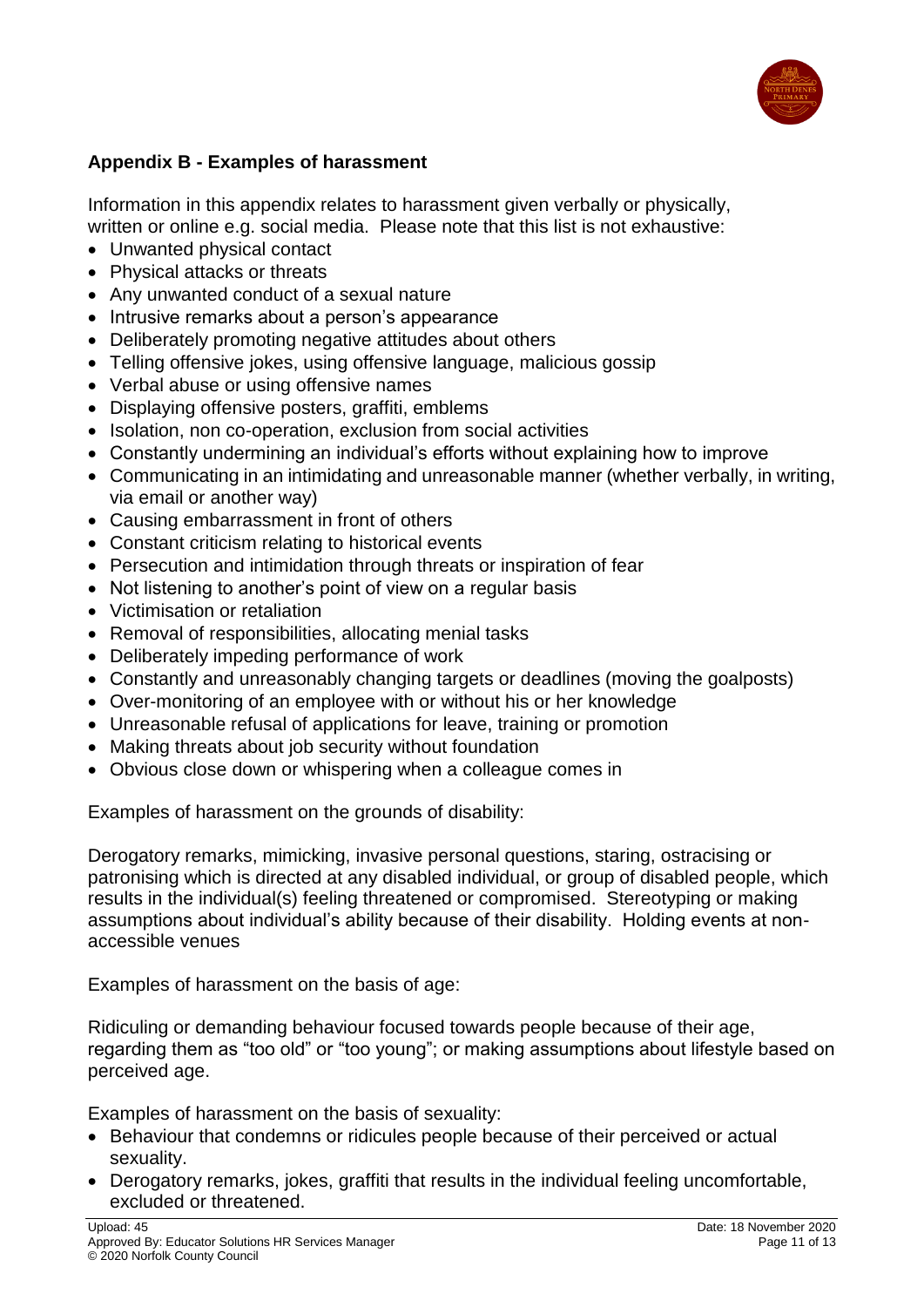

- Outing an individual as lesbian, gay or bisexual without their permission.
- Spreading rumours or gossip about an individual's sexual orientation.
- Asking a lesbian, gay or bisexual colleague intrusive questions about their sexual orientation.

Examples of harassment on the basis of working patterns:

Behaviour, which fails to acknowledge that some people do not work five days a week or "9.00 to 5.00" every day, and that organisations operate effectively using a variety of working patterns. Making comments about not "pulling their weight" or hours of work.

Examples of harassment on the grounds of ethnicity:

This can be derogatory remarks, racist statements, graffiti, jokes, or any other action of a racist nature that is directed at any individual or group from a particular ethnic background that results in the individual(s) feeling threatened or compromised.

Examples of behaviour that may be sexual harassment:

Unwelcome sexual advances, requests for sexual favours, upskirting or other conduct of sexual nature, which result in the individual feeling threatened or compromised. This is not restricted to attempts to initiate sexual relations. Sexual harassment is any harassing conduct based on the gender, gender identity or sexuality of the recipient, which has the purpose or effect of violating the dignity of the worker, or creating an intimidating, hostile, degrading, humiliating or offensive environment for them. Most sexual harassment is experienced by women, but men also experience harassment. Sexual harassment can also happen between women or between men. Transgender people may also experience sexual harassment based on perceptions or assumptions about them in relation to their appearance or sexuality. Actions can still be considered as sexual harassment even if the alleged harasser didn't mean for it to be or they didn't intentionally direct it at a specific person.

Harassment on the basis of religion or belief:

This is where a person is subjected to derogatory remarks, stereotypes, making assumptions or other inappropriate behaviour on the grounds of religion or belief. This can include statements or assumptions about religion or belief or excluding people on the basis of their religion or belief. Arranging meetings that may exclude people on religious observance grounds.